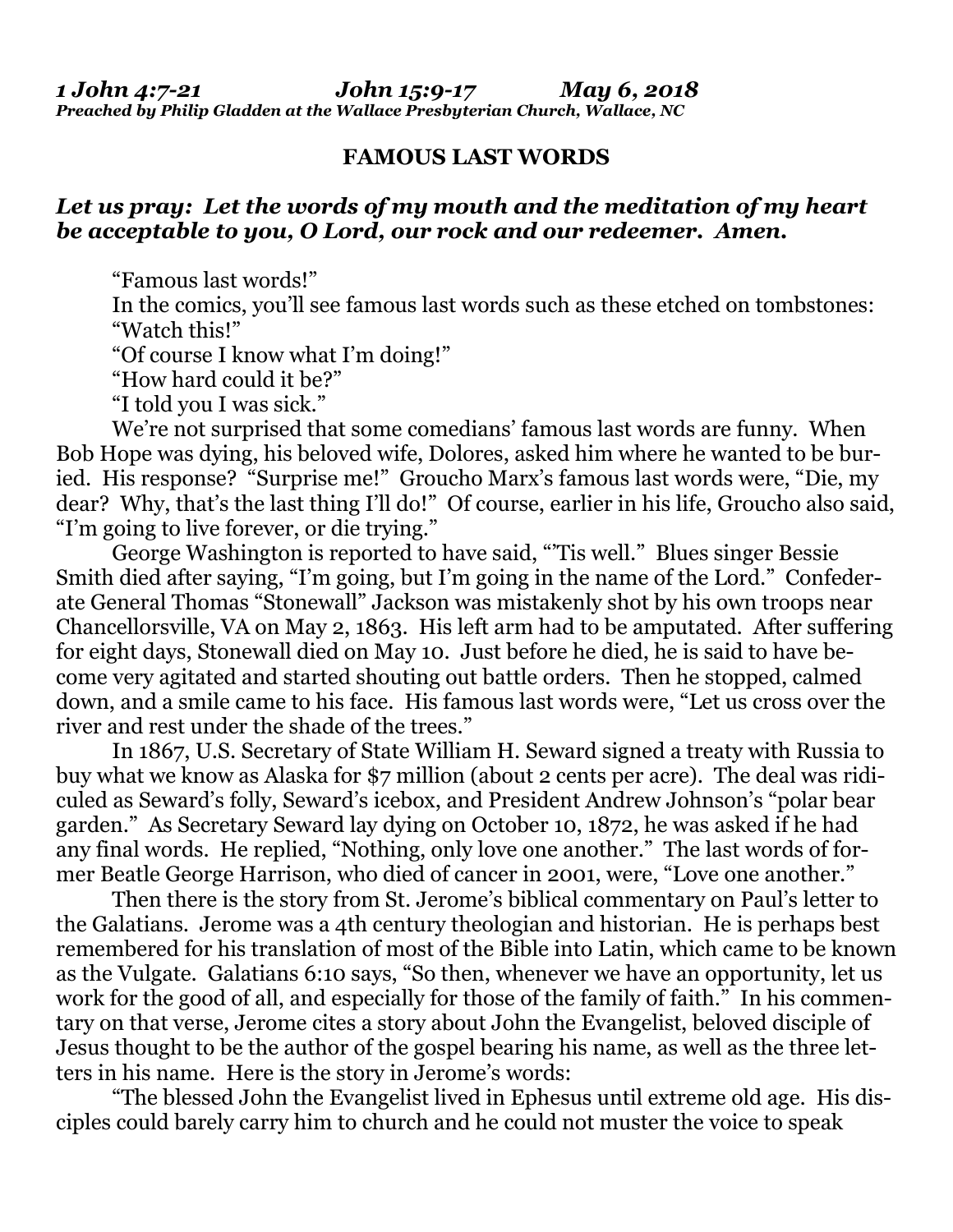many words. During individual gatherings he usually said nothing but, 'Little children, love one another.' The disciples and brothers in attendance, annoyed because they always heard the same words, finally said, 'Teacher, why do you always say this?' He replied with a line worthy of John: 'Because it is the Lord's commandment and if it alone is kept, it is sufficient.'"<sup>1</sup>

Of course, the most famous famous last words are what Jesus said when he hung on the cross. Taken from the four gospels, there are seven statements:

"Father, forgive them, for they do not know what they are doing."

"Truly, I say to you, today you will be with me in Paradise."

To Mary, "Woman, this is your son." To John, "This is your mother."

"My God, my God, why have you forsaken me?"

"I am thirsty."

"It is finished."

"Father, into your hands I commend my spirit."

But there is another collection of famous last words of Jesus, although technically they are not his last last words. Tradition says that the author of the gospel also wrote the Revelation, in which you read this doxology in chapter 5: "Worthy is the Lamb that was slaughtered to receive power and wealth and wisdom and might and honor and glory and blessing!" My friend, college and seminary classmate, Dr. Francis Taylor Gench, a professor of New Testament at Union Presbyterian Seminary in Richmond, has written extensively on Jesus' words in the Gospel of John. Here's how Frances introduced an article about today's Gospel lesson: "Recently I heard someone describe Jesus in John this way: 'Wordy is the Lamb'! It is not a bad description, for the Johannine Jesus is given to extended discourse, nowhere more so than in his farewell conversations with his disciples on the night before his death (John 13-17). Excerpts from these extraordinary conversations are appointed for the church's reflection throughout the season of Easter, for they prepare disciples of every age for life after Easter and for a ministry in the world that is the continuation of Jesus' own."<sup>2</sup>

Since the gospels tell us that all of Jesus' disciples deserted him and ran away when he was arrested and crucified, we can rightly call what Jesus tells them the night before he died his "famous last words." On that fateful night, Jesus began by washing his disciples' feet and telling them, "So if I, your Lord and Teacher, have washed your feet, you also ought to wash one another's feet." (John 13:14) You can easily substitute the word "love" and get at the heart of Jesus' words later on in chapter 15: "So if I, your Lord and Teacher, have loved you, you also ought to love one another."

After he washed their feet, Jesus gave his disciples a new commandment: "I give you a new commandment, that you love one another. Just as I have loved you, you also should love one another. by this everyone will know that you are my disciples, if you have love for one another." (John 13:34-35)

Jesus then promised the disciples the gift of the Holy Spirit. He talked about being the true vine and the disciples being the branches that need to bear much fruit. He warned them about the world's hatred of them because of him (which stands in stark contrast to Jesus' command to love one another). He instructed them about the work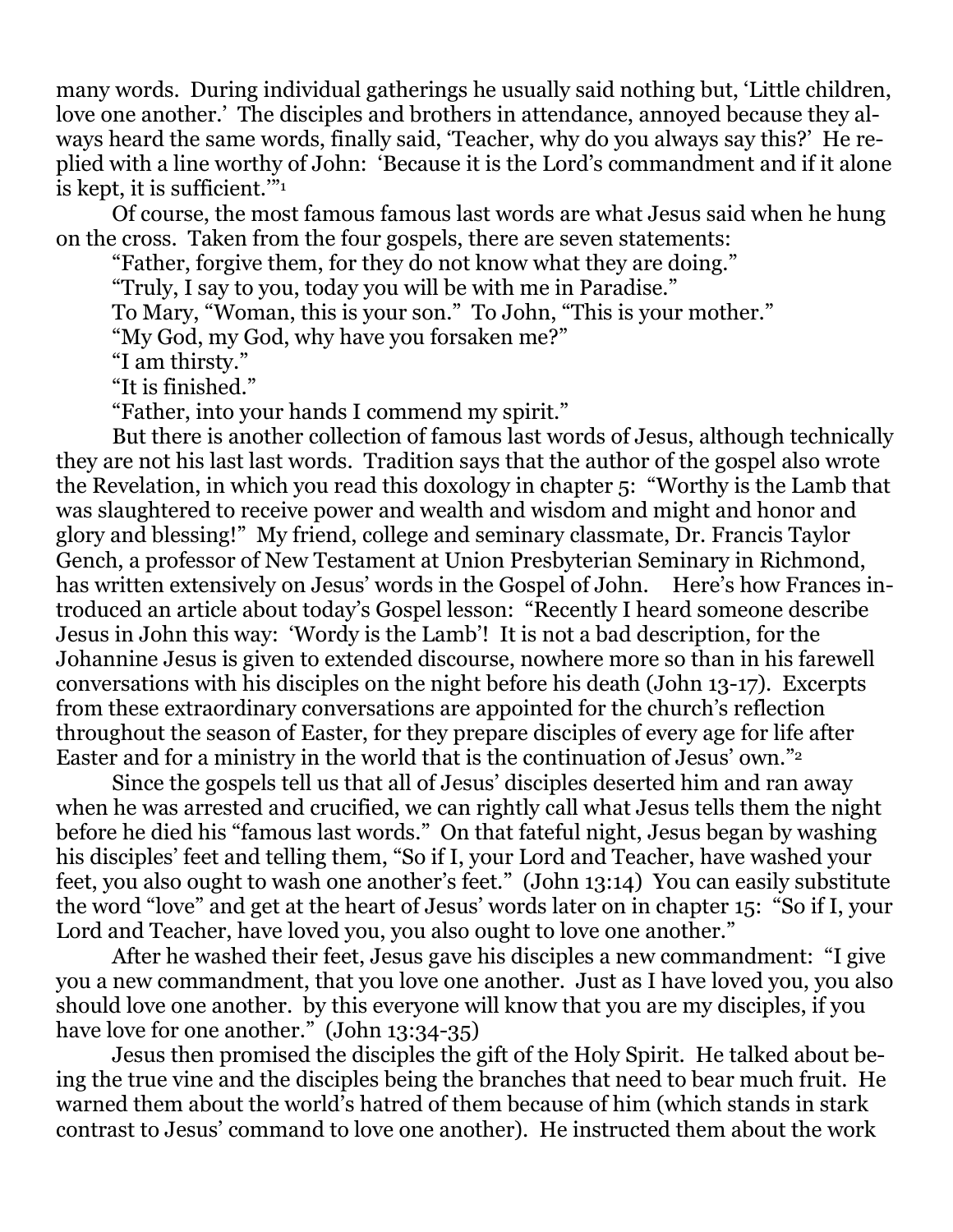of the Holy Spirit that would help them continue to do his work after he was gone. Jesus promised them peace. Jesus prayed for his disciples, for the world, and for you and me (that's right, he prayed for you and me on the night before he died, when he said, "I ask not only on behalf of these, but also on behalf of those who will believe in me through their word, that they may all be one." (John 17:20)

In the midst of all of his wordiness, Jesus says, "This is my commandment, that you love one another." (John 15:12) Here's how Jesus' last words are rendered in *The Message*:

"I've loved you the way my Father has loved me. Make yourselves at home in my love. If you keep my commands, you'll remain intimately at home in my love. That's what I've done — kept my Father's commands and made myself at home in his love. I've told you these things for a purpose: that my joy might be your joy, and your joy wholly mature. This is my command: Love one another the way I loved you. This is the very best way to love. Put your life on the line for your friends. You are my friends when you do the things I command you. I'm no longer calling you servants because servants don't understand what their master is thinking and planning. No, I've named you friends because I've let you in on everything I've heard from the Father. . . But remember the root command: Love one another."

"If you keep my commandments, you will abide in my love, just as I have kept my Father's commandments and abide in his love." What are Jesus' commandments? He tells us very plainly a couple of verses later: "This is my commandment, that you love one another as I have loved you." (John 15:12)

So, how are we supposed to do that? Aside from talking about laying down your life for your friends, Jesus doesn't give many specifics, at least not in his last words to his disciples. Maybe Jesus was counting on the disciples to act on what they had seen Jesus himself doing throughout his ministry, to love people the way they had seen Jesus love people — not in word only, but in action and in deed.

One good way to understand scripture is to look at other scripture lessons. Do you remember what Jesus said when he was asked, "Which commandment is the first of all?" Jesus answered, "The first is, 'Hear, O Israel: the Lord our God, the Lord is one; you shall love the Lord your God with all your heart, and with all your soul, and with all your mind, and with all your strength.' The second is this, 'You shall love your neighbor as yourself.'" (Mark 12:28-30) I paired John 15 with 1 John 4 today, because 1 John 4 reflects John 15 so well. The apostle John wrote, "We love because he first loved us. Those who say, 'I love God,' and hate their brothers and sisters, are liars; for those who do not love a brother or sister whom they have seen, cannot love God whom they have not seen. The commandment we have from him is this: those who love God must love their brothers and sisters also." (1 John 4:19-21)

You might be wondering, "Can you be more specific?" Well, how about this from the apostle Paul, when he writes about being free in Christ: "For you were called to freedom, brothers and sisters; only do not use your freedom as an opportunity for selfindulgence, but through love become slaves to one another. For the whole law is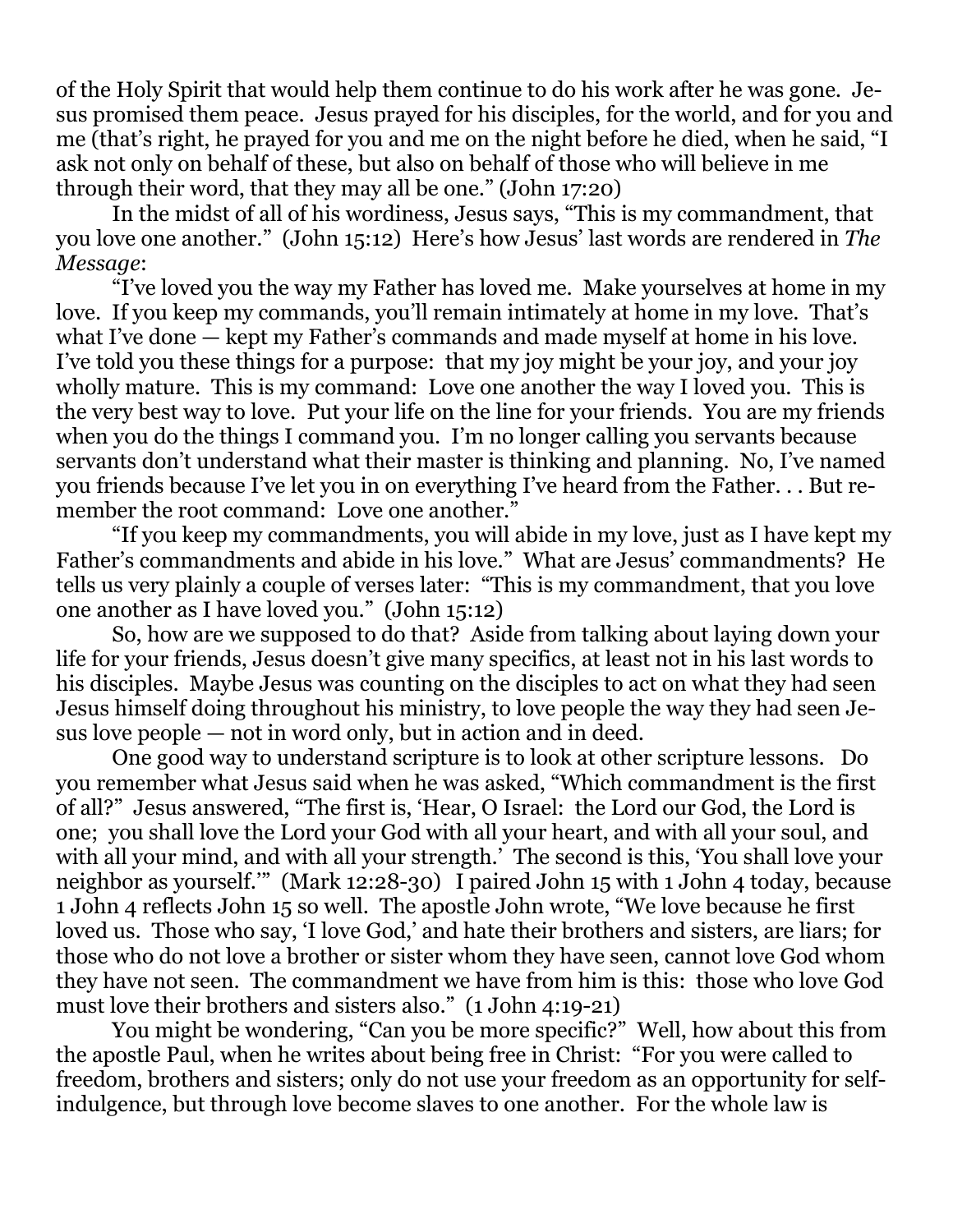summed up in a single commandment. 'You shall love your neighbor as yourself.'" (Galatians 5:13-14)

Or how about these words from Romans 12? "Let love be genuine; hate what is evil, hold fast to what is good; love one another with mutual affection; outdo one another in showing honor. Do not lag in zeal, be ardent in spirit, serve the Lord. Rejoice in hope, be patient in suffering, persevere in prayer. Contribute to the needs of the saints; extend hospitality to strangers." (Romans 12:9-13)

Then there are these famous words about love: "Love is patient; love is kind; love is not envious or boastful or arrogant or rude. It does not insist on its own way; it is not irritable or resentful; it does not rejoice in wrongdoing, but rejoices in the truth. Love bears all things, believes all things, hopes all things, endures all things . . . And now faith, hope, and love abide, these three; and the greatest of these is love." (1 Corinthians 13:4-7, 13)

Maybe Jesus doesn't give us any particular guidelines about how to love another, because he knows we will have to figure that out in our own situations. And, yes, it is hard! Don't think I'm naive in preaching this sermon this morning  $-1$  know the struggle of loving my neighbor as I love myself. But I also know that Jesus didn't just speak famous last words, he lived them out and showed us what it means to love God and to love neighbor.

I don't know how famous these next last words are in general, but they became pretty famous at the Montreat Youth Conference last August. The preacher for the week, Rev. Bruce Reyes-Chow, ended each night's sermon with the same benediction. It didn't take long before all of us were joining him in something like a call and response. If you're struggling with what it means to "love one another," think on Jesus' famous last words as you hear these last words:

> *Go forth into the world With compassion and justice in your heart Give strength to the weak Give voice to the silent See one another. Hear one another Care for one another And love one another It's all that easy And it's all that hard Now may the grace of God The love of Christ And the power of the Holy Spirit Be with us all, now and forever more Amen.*

*Let us pray: Great and loving God, you have prepared for those who love you joys beyond understanding. Pour into our hearts such love for you, that, loving you above all else, we might be able to love one another.*